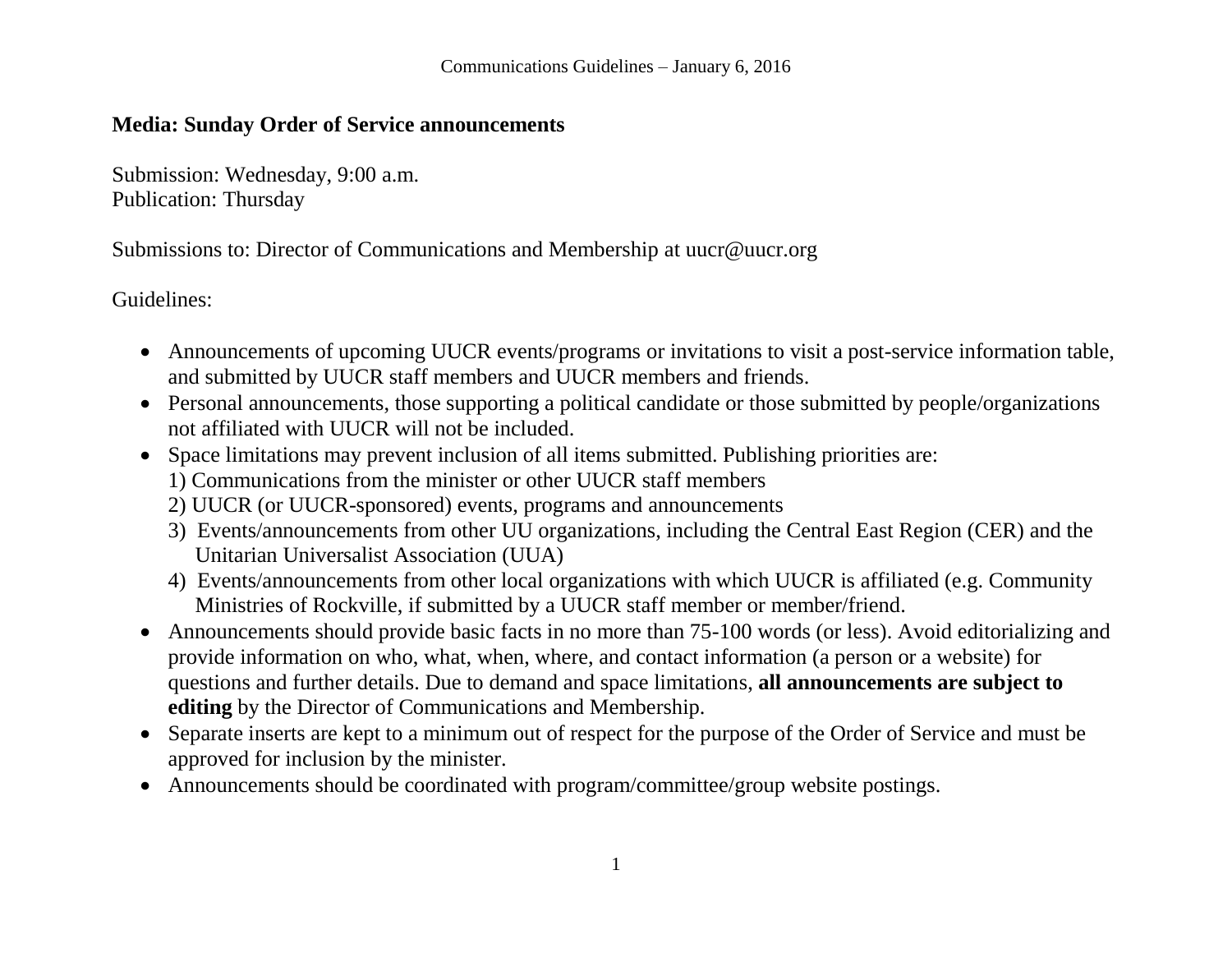## **Media: UUCR E-Weekly (weekly electronic newsletter)**

Submission: Wednesday, 9:00 a.m.

Publication: Usually sometime on Wednesday and no later than Thursday

Submissions to: Director of Communications and Membership at uucr@uucr.org

- Announcements of upcoming UUCR events/programs or brief reports on activities, and submitted by UUCR staff members and UUCR members and friends.
- Personal announcements, those supporting a political candidate or those submitted by people/organizations not affiliated with UUCR will not be included.
- Publishing priorities are:
	- 1) Communications from the minister or other UUCR staff members
	- 2) UUCR (or UUCR-sponsored) events, programs and announcements
	- 3) Events/announcements from other UU organizations, including CER and the UUA
	- 4) Events/announcements from other local organizations with which UUCR is affiliated (e.g. Community Ministries of Rockville), if submitted by a UUCR staff member or member/friend.
- Brief announcements are more likely to be read. They should provide basic facts in no more than 150-200 words (or less). Avoid editorializing and provide information on who, what, when, where, and contact information (a person or a website) for questions and further details. **All announcements are subject to editing** by the Director of Communications and Membership.
- Timely announcements are more likely to be read. Announcements will not be published more than one month before an event and will not be published more than four weeks in a row.
- Major congregation-wide events and announcements (e.g., items related to the canvass) may run longer, be greater in length, and/or be highlighted in a special section in the e-news.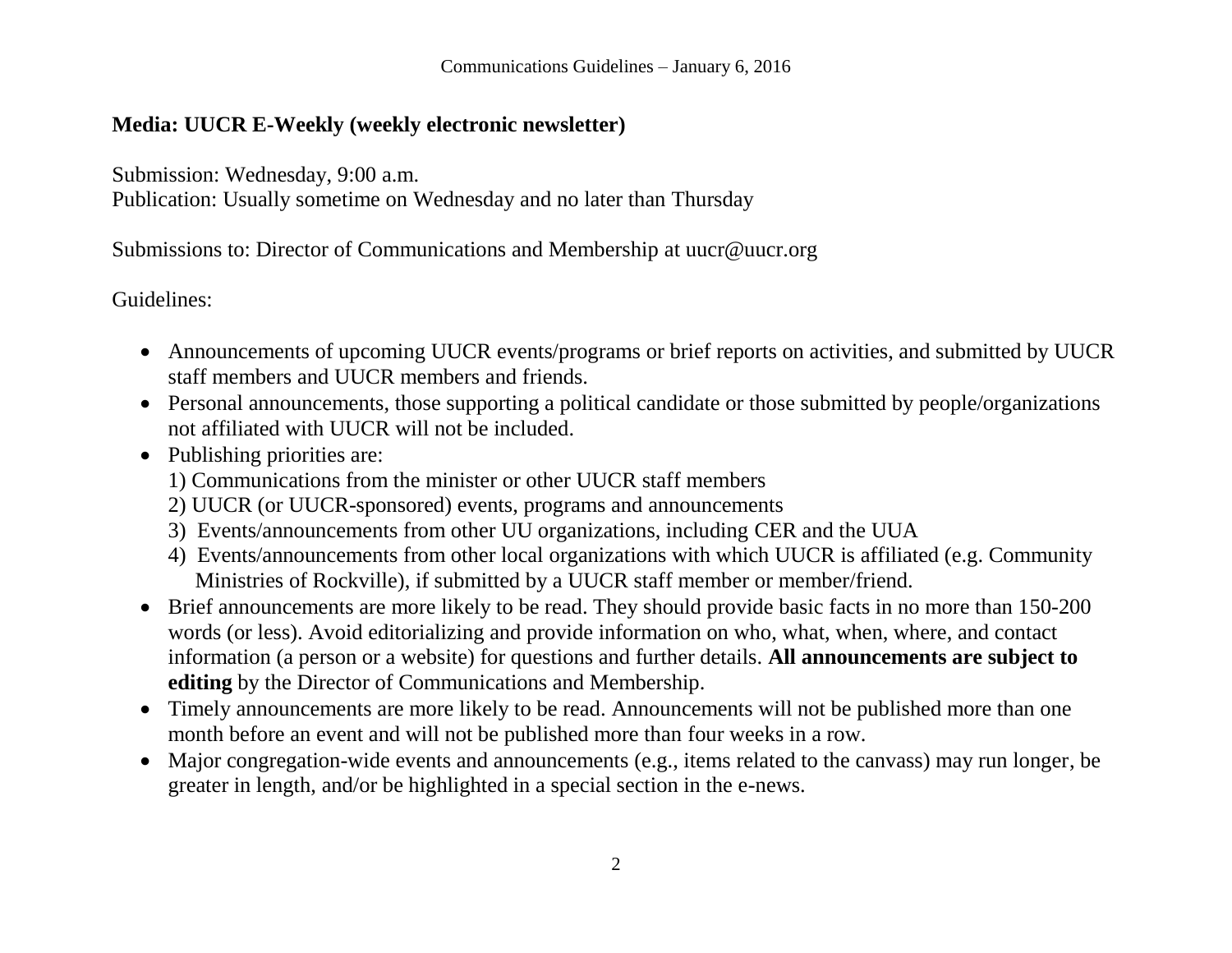- For the sake of timeliness, UUCR E-Weekly may, on occasion, include announcements that appear in the *Quest* "Thinking of You" column, such as reports of hospitalizations, condolences, etc.
- Announcements should be coordinated with program/committee/group website postings, including links to program/committee/group website pages.

## **Media:** *Quest*

Submission: Once per month on Thursday at 8:00 p.m. on the specific dates listed in the *Quest* publication schedule (usually the first Thursday of the month)

Publication: Once per month on the following Wednesday

Submissions to: *Quest* issue editor listed in the publication schedule

- Columns and news articles by the minister, assistant minister, director of religious education and other UUCR staff members.
- Reports and news articles from the Board of Trustees, Lay Ministry Council and other UUCR committees, teams, and groups.
- Submissions are accepted only from UUCR staff members and UUCR members and friends.
- Only the president or secretary of the Board of Trustees (or his/her designee) may report on issues before the Board.
- Personal announcements (with the exception of "Thinking of You" items), those supporting a political candidate or those submitted by people/organizations not affiliated with UUCR will not be included.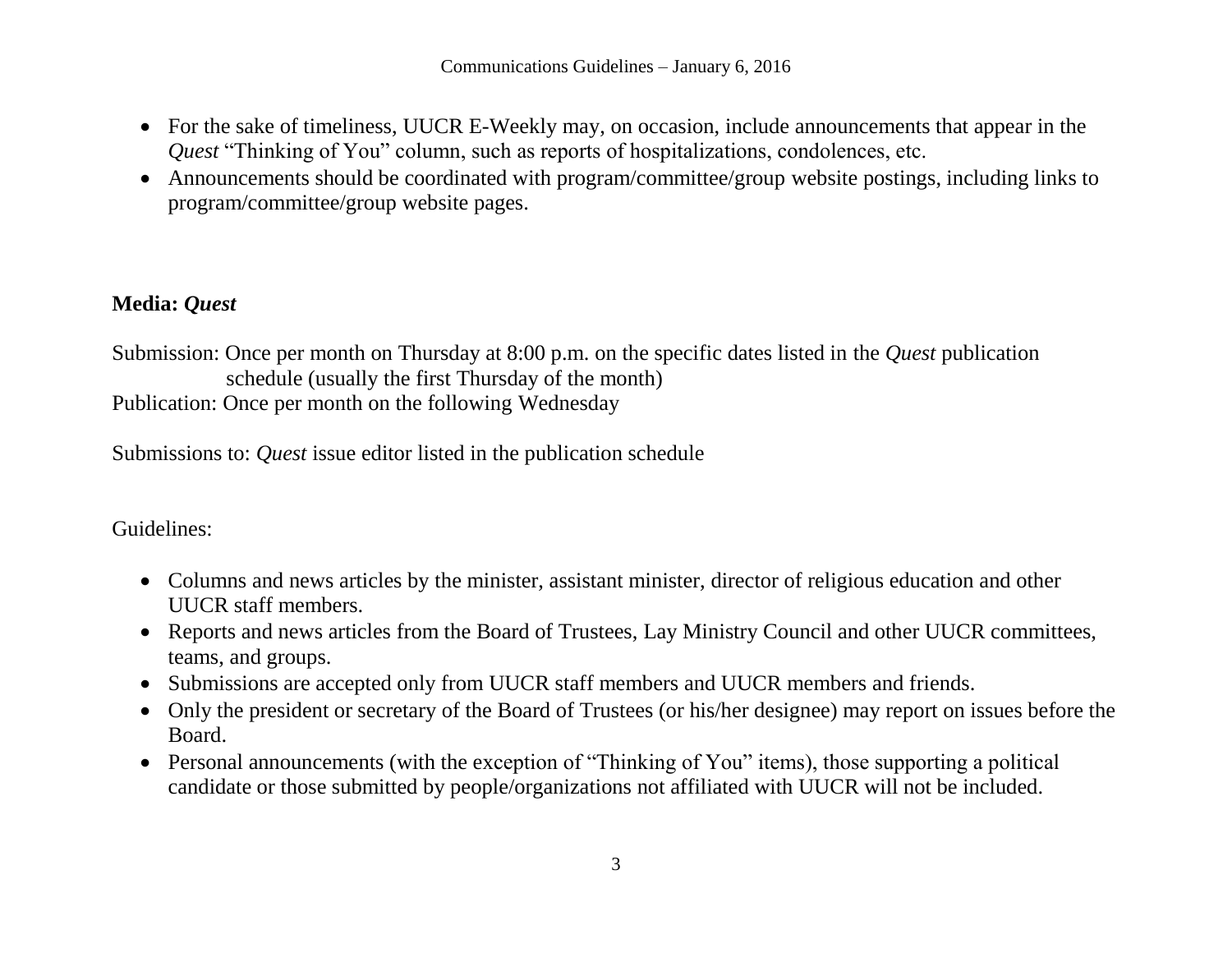- Publishing priorities are:
	- 1) Communications from the minister or other UUCR staff members.
	- 2) Communications directly related to UUCR or sponsored by UUCR committees, groups and teams.
	- 3) Communications regarding other UU organizations, including CER and the UUA.
	- 4) Communications regarding other local organizations with which UUCR is affiliated (e.g. Community Ministries of Rockville), if submitted by a UUCR staff member or member/friend.
- All articles in *Quest* should include a byline and individuals mentioned in articles should be contacted for permission to use their names before publication, with the exception of those being congratulated or thanked or those running for elected UUCR office.
- Brief, timely articles are more likely to be read. They should avoid editorializing and provide succinct, clear information in no more than 300-350 words (or less). Barring unusual circumstances, the same or very similar article will not be published in two issues in a row. If possible, articles should include contact information (a person or a website) for questions and further details.

**All articles are subject to editing** by the *Quest* issue editor and the Director of Communications and Membership.

- So that *Quest* is not a collection of flyers, special, single-page flyers may be inserted in the newsletter only on a limited basis. The inclusion of flyer inserts is at the discretion of the Director of Communications and Membership in collaboration with the issue editor.
- Letters to the editor may be published at the discretion of the editor as space permits. See the "Policy for *Quest*" document available on the UUCR website at <http://uucr.org/sites/default/files/Quest%20policies.pdf> for complete details regarding letters to the editor.
- Those who submit articles may make requests regarding graphics, placement, and layout. Final decisions regarding layout will be made by the Director of Communications and Membership in collaboration with the issue editor.
- Major articles regarding significant congregation-wide events and reports (e.g., items related to the canvass, congregational meetings, or election of officers) may be longer and/or be highlighted in a special layout format.